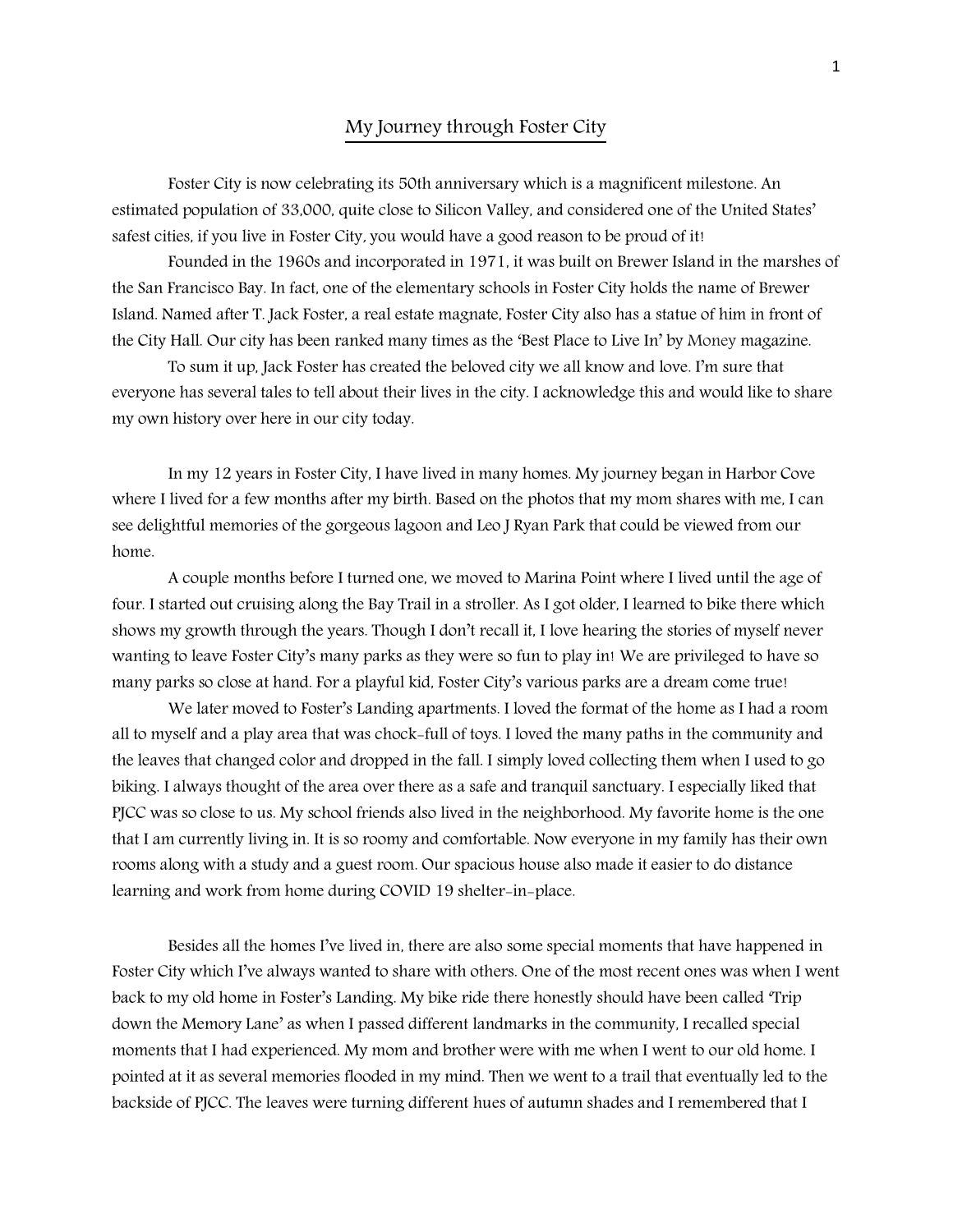used to collect a few of the most colorful leaves in my bicycle pocket. I checked my bike pocket, the same one I used to collect leaves in, and felt as if some of the leaves were still there.

Recently, I've gone biking with my friends around the neighborhood and it was really fun. We meet at Erckenbrack Park and then circle that area, occasionally going to other streets. I like the fact that it so safe here in Foster City,

Another thing I love about Foster City is how festive people are. During Halloween, people always adorn their homes beautifully. Some decorations are subtle like a pumpkin beside the doorstep while others go all out with several inflatables, a Halloween themed projector, and lights along the rim of the roof. Christmas is coming up and I've already seen many beautiful decorations including Santa's sleigh, Rudolph the red nosed reindeer, and of course Christmas with the Peanuts gang! But there are other kinds of festivals that people celebrate here. A variety of music bands perform at the amphitheater during the summer concert every Friday. Even the 50 year anniversary concert took place there so suffice it to say that the amphitheater is a prime spot for special events and in itself is also a fun place to hangout.

The best part about Foster City to someone like me though, is the Art & Wine Festival. You might not know it by that name. It's changed from City Fest to Summer Days as that's the season this enjoyable event takes place. For 3 days, you can have the time of your life. Personally, I find the exhilarating rides the best part. I would advise to get a day-long ticket as you can enjoy the festival really well that way. All proceeds go to future events for our city so it's a win-win. Besides rides, you can do many other things including getting meals from food trucks and shopping from the art and culture mini shops. I was so sad that it couldn't happen in 2020 and 2021 because of Covid-19 but I am really excited for next year's festival. The hardest part is waiting!

There are now a total of 4 elementary schools in Foster City: Brewer Island, Audubon, Beach Park, and Foster City. I went to Brewer Island and had a really good time there! There is only 1 middle school, Bowditch, where kids from 3 (now 4) schools come in. It's pretty big but there might need to be another one built since Beach Park is also there now.

Foster City has so many parks so it's a really fun place for young children to live in. Next to Audubon are Killdeer Park and Gull Park. Near Bowditch is Shad Park, Marlin Park, and Sunfish Park. Catamaran Park is also a pretty large park. The closest park near where I live is Erckenbrack Park right behind Brewer Island. Some other parks in Foster City that I enjoy playing in are Arcturus, Ketch, Farragut, Boothbay, and Leo J. Ryan Park. During the spring and fall seasons, you can enjoy watching FCLL baseball games or AYSO soccer matches at Edgewater and Sea Cloud Park. I know I like seeing my brother's games there!

Foster City has so much to do! You could check out wonderful books at the library, exercise vigorously at PJCC, give your dog a fun playmate at the dog park, and have several restaurants to eat delicious food from! From all these activities, my personal favorite has got to be the library as they have a great collection of the best books! I think that this city is a really good place to live since you can do